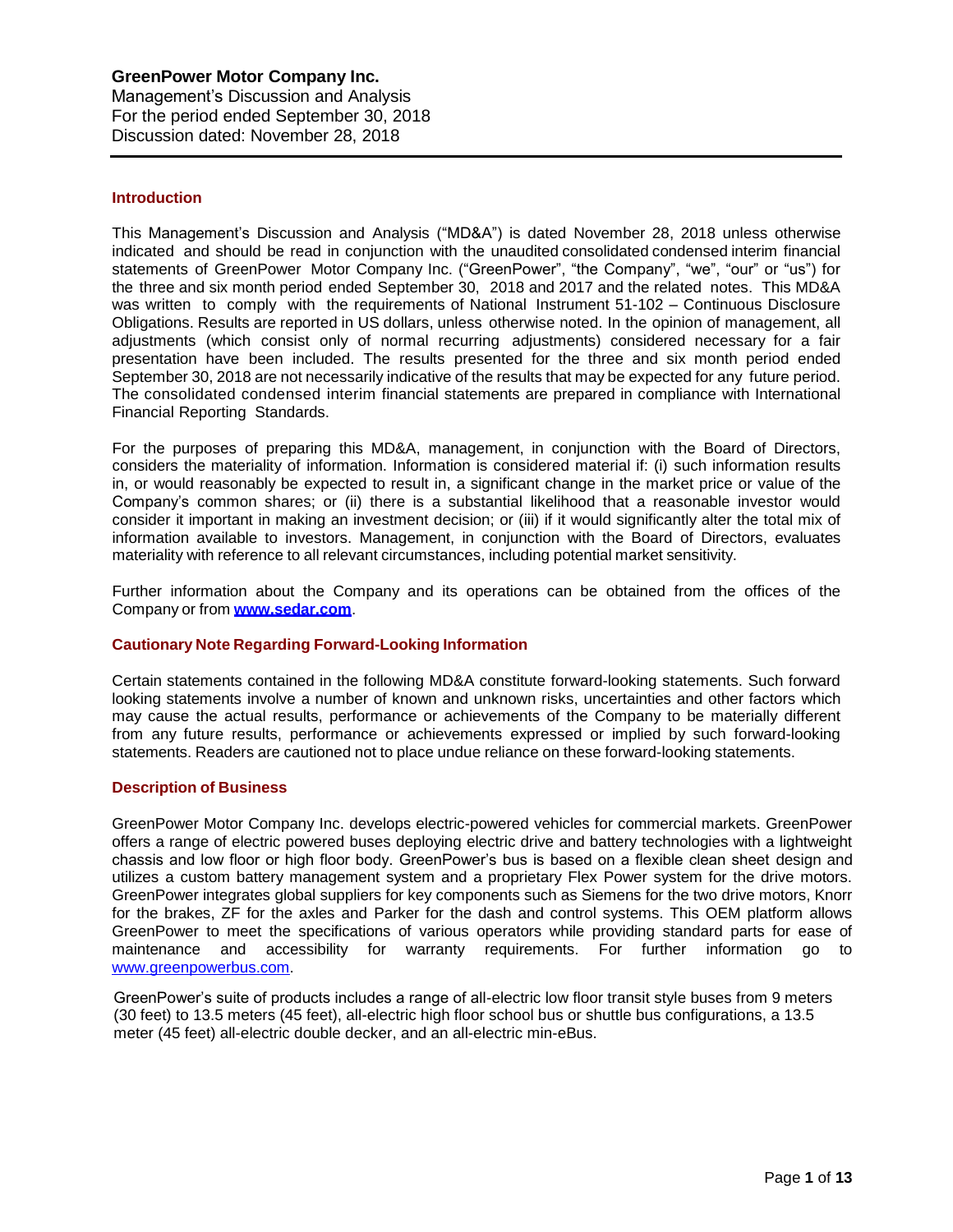#### **Operations**

During the three-month period ended September 30, 2018:

- First delivery of an EV Star all-electric Min-eBus to the Port of Oakland as an employee shuttle for on-property transportation.
- Completed the primary production of 8 vehicles including 3 EV350 forty-foot low floor transit buses, 3 Synapse Type-D school buses and 2 EV Star Min-eBuses
- Conducted Synapse Type-D school bus demonstrations at 44 different school districts as well as demonstrations with the EV250 and EV350 low floor transit style buses.
- Commenced demonstration tours with the EV Star Min-eBus with a broad range of prospects with the transit, shuttle and tourism sectors.
- Porterville Transit EV350 forty-foot low floor transit bus featured at the Zero Emissions Bus Conference at the Los Angeles Metro Headquarters.
- EV Star featured at the Bay Area Air Quality Management District Technology Marketplace event in conjunction with the Global Climate Action Summit held by Governor Jerry Brown of California.
- The Company entered into a four year lease with a three year option for a facility with over 50,000 square feet in the City of Porterville as a manufacturing and assembly center. Initial production will focus on EV Stars and then Synapse Type-D school buses.

As at September 30, 2018, GreenPower had a total of 20 vehicles in various stages of production including six EV350s, six Synapse 72 school buses and eight EV Stars.

As at September 30, 2018, the Company had:

- Three EV350's, an EV school bus and charging stations classified as equipment on the balance sheet totaling \$1,305,527.
- Work in process inventory and production supplies representing EV350's, an EV250, EVStar's, and Synapse 72 school buses totaling \$4,396,556 and;
- Finished goods inventory representing charging stations and an EV250 totaling \$496,161.

Subsequent to the second quarter, the Company's line of credit was increased by BMO Bank of Montreal from \$2 million to \$3 million. This facility is primarily being used to fund the costs to produce all-electric buses, the Company received additional orders for 9 EV Stars from Green Commuter and SacRT, and the Company received an order for 5 EV250 thirty foot low floor transit, and a lease for 2 EV350 forty foot low floor transit buses.

# **Trends**

The Company does not know of any trends, commitments, events, or uncertainty that are expected to have a material effect on the Company's business, financial condition, or results of operations other than as disclosed herein under "Risk Factors" and the paragraph below.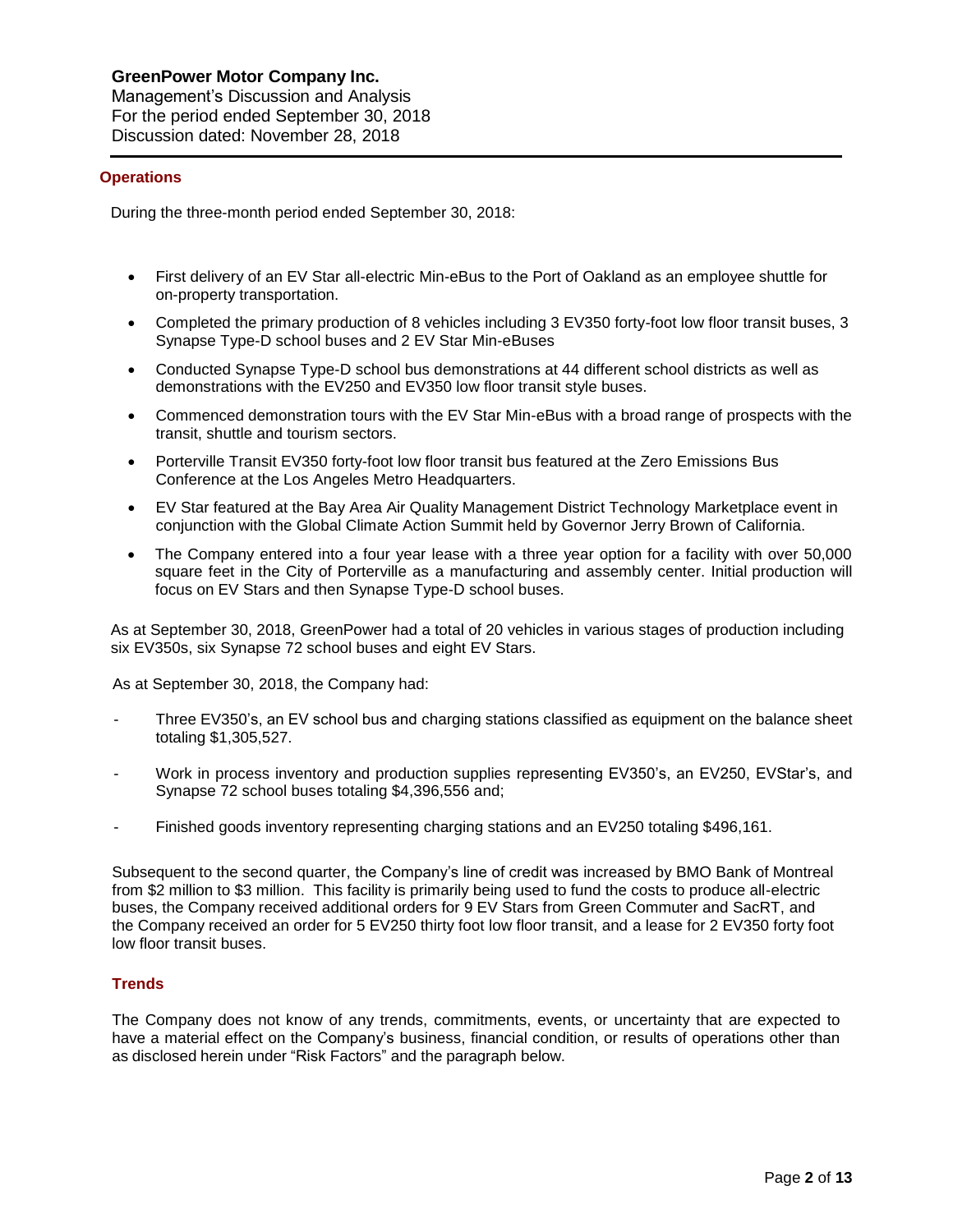# **Results of Operations**

### For the three month period ended September 30, 2018 and 2017

For the three-month period ended September 30, 2018, the Company had a consolidated net loss of \$1,445,472, including revenues of \$9,008. Operating costs for the period amounted to \$1,454,480 and consists of administrative fees of \$532,789 relating to salaries, project management, accounting, and administrative services; transportation costs of \$74,503 which relate to the use of trucks, trailers, contractors as well as other operational costs needed to transport company products around North America; travel, accommodation, meals and entertainment costs of \$80,104 related to travel for project management, demonstration of company products, and trade shows; product development costs of \$6,637; sales and marketing costs of \$93,710; interest and accretion on the convertible debentures and promissory note of \$354,180; professional fees of \$38,834 consisting of legal and audit fees; as well as \$88,903 of non-cash share-based compensation expense and depreciation of \$114,672 and a foreign exchange gain of \$1,424. The remaining operating costs for the period amounted to \$68,724 in general corporate expenses.

The consolidated total comprehensive loss for the three month period was impacted by \$12,151 of other comprehensive income as a result of the translation of the entities with a different functional currency than presentation currency.

### For the three month period ended September 30, 2017

The Company had a consolidated net loss of \$1,001,006 for the three months ended September 30, 2017, including revenues of \$30,948 which related to income generated from the lease of the EV550. Operating costs for the period amounted to \$1,032,014 and consists of administrative fees of \$284,624 relating to salaries, project management, accounting, and administrative services; transportation costs of \$49,775 which related to the use of trucks, trailers, contractors as well as other operational costs needed to transport company products around North America; travel, accommodation, meals and entertainment costs of \$115,367 related to travel for project management, demonstration of company products, and trade shows; product development costs of \$107,086; sales and marketing costs of \$76,731; interest and accretion on the convertible debentures and promissory note of \$96,037; professional fees of \$23,646 consisting of legal and audit fees; as well as \$119,426 of share-based compensation expense and depreciation of \$138,673. The remaining operating costs of the period amounted to approximately \$38,652 in general corporate expenses, the Company also had a foreign exchange gain of \$18,003.

The consolidated total comprehensive loss for the period was impacted by \$2,212 of other comprehensive loss as a result of the translation of the entities with a different functional currency than presentation currency.

#### For the six month period ended September 30, 2018 and 2017

For the six month period ended September 30, 2018, the Company had a consolidated net loss of \$2,074,651 for the six months ended September 30, 2018, including revenues of \$2,489,362 and cost of revenues of \$1,612,229 generating a gross profit of \$877,133 or 35% of revenues. The revenue was generated from the sale of three EV350's. Operating costs consisted of administrative fees of \$1,009,427 relating to salaries, project management, accounting, and administrative services; transportation costs of \$129,364 which related to the use of trucks, trailers, contractors as well as other operational costs needed to transport company products around North America; travel, accommodation, meals and entertainment costs of \$146,816 related to travel for project management, demonstration of company products, and trade shows; product development costs of \$170,259; sales and marketing costs of \$220,084; interest and accretion on the convertible debentures and promissory note of \$596,654; professional fees of \$120,010 consisting of legal and audit fees; as well as \$181,709 of share-based compensation expense and depreciation of \$229,362. The remaining operating costs of the period amounted to approximately \$148,099 in general corporate expenses, the Company also had a foreign exchange loss of \$551.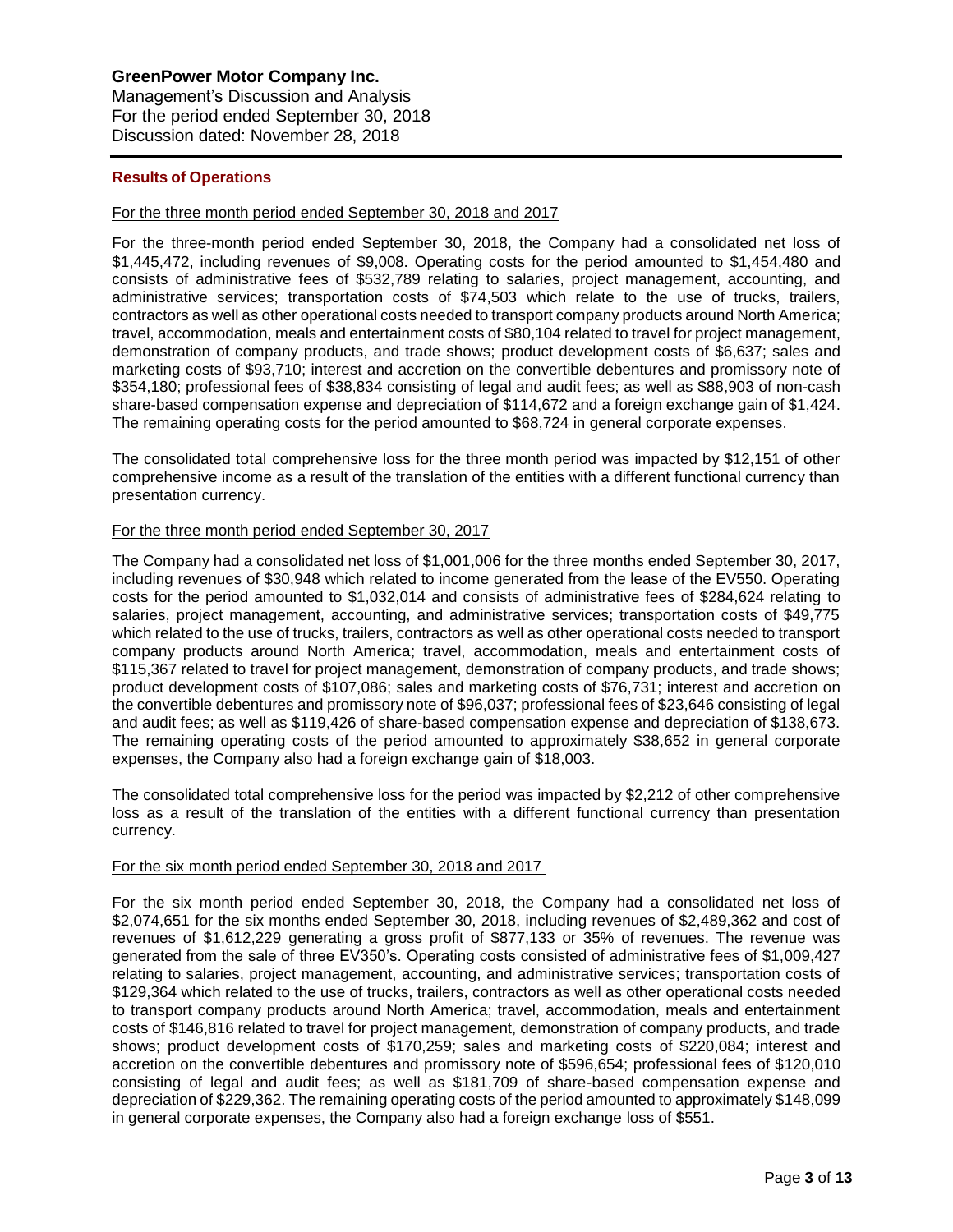Management's Discussion and Analysis For the period ended September 30, 2018 Discussion dated: November 28, 2018

The consolidated total comprehensive loss for the period was impacted by \$18,023 of other comprehensive loss as a result of the translation of the entities with a different functional currency than presentation currency.

# For the six month period ended September 30, 2017

The Company had a consolidated net loss of \$2,329,287 for the six months ended September 30, 2017, including revenues of \$59,713 which related to income generated from the lease of the EV550. Operating costs consisted of administrative fees of \$551,763 relating to salaries, project management, accounting, and administrative services; transportation costs of \$121,842 which related to the use of trucks, trailers, contractors as well as other operational costs needed to transport company products around North America; travel, accommodation, meals and entertainment costs of \$227,621 related to travel for project management, demonstration of company products, and trade shows; product development costs of \$204,940; sales and marketing costs of \$180,635; interest and accretion on the convertible debentures and promissory note of \$151,386; professional fees of \$57,400 consisting of legal and audit fees; as well as \$606,667 of share-based compensation expense and depreciation of \$259,930. The remaining operating costs of the period amounted to approximately \$69,735 in general corporate expenses, the Company also had a foreign exchange gain of 42,919.

The consolidated total comprehensive loss for the period was impacted by \$2,929 of other comprehensive loss as a result of the translation of the entities with a different functional currency than presentation currency.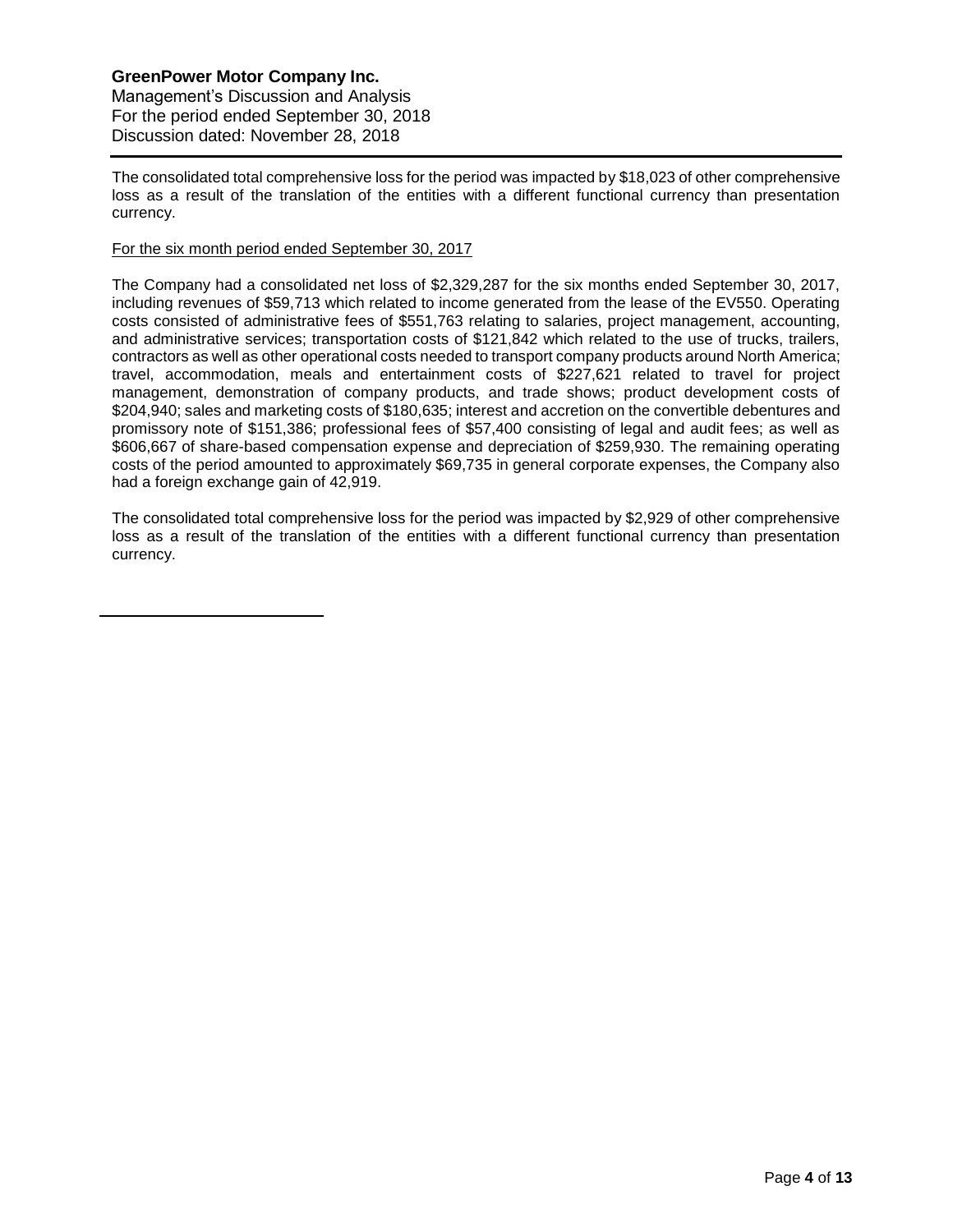Management's Discussion and Analysis For the period ended September 30, 2018 Discussion dated: November 28, 2018

Consolidated Condensed Interim Statements of Operations and Comprehensive Income (loss) for the three and six months ended September 30, 2018 (Unaudited – Prepared by Management)

(Expressed in US Dollars) For the three months ended For the six months ended September 30, September 30, September 30, September 30, 2018 2017 2018 2017 Revenue \$ 9,008 \$ 30,948 \$ 2,489,362 \$ 59,713 Cost of Sales - - 1,612,229 - **Gross Profit** 9,008 30,948 877,133 59,713 **Expenses** Administrative fees 651,763 651,763 532,789 551,763 284,624 551,763 Depreciation 114,672 138,673 229,362 259,930 Foreign exchange loss (gain)  $1,424$  (18,003) 551 (42,919) (42,919) Interest and accretion 354,180 96,037 596,654 151,386 Office 40,698 25,125 93,985 40,645 Product development costs and the costs and the costs of 6,637 107,086 170,259 204,940 Professional fees 38,834 23,646 120,010 57,400 Rent and maintenance 28,026 13,527 53,563 29,090 Sales and marketing and the state of the state of the state of the state of the state of the state of the state of the state of the state of the state of the state of the state of the state of the state of the state of the Share-based payments 606,667 **119,426** 119,426 181,709 606,667 Transportation costs 74,503 49,775 129,364 121,842 Travel, accommodation, meals and entertainment 80,104 115,367 146,816 227,621 1,454,480 1,032,014 2,951,784 2,389,000 **Net loss from operations for the year** (1,445,472) (1,445,472) (1,001,066) (2,074,651) (2,329,287) **Other comprehensive income** Cumulative translation reserve (12,151) (2,212) (18,023) (2,929) **Total comprehensive loss for the year** \$ (1,457,623) \$ (1,003,278) \$ (2,092,674) \$ (2,332,216) **Net Income (Loss) for the period** (1,445,472) (1,001,066) (2,074,651) (2,329,287) Product development costs and the set of the costs and the costs of the costs of the costs and the costs of the costs and the costs of the costs of the costs of the costs of the costs of the costs of the costs of the costs Depreciation 114,672 138,673 229,362 259,930 Interest and accretion 354,180 96,037 596,654 151,386 Share-based payments **88,903** 119,426 181,709 606,667 **Adjusted EBITDA (1)** \$ (881,080) \$ (539,844) \$ (896,667) \$ (1,106,364)

(1)Non IFRS Financial Measures: "Adjusted EBITDA" reflects net income or loss before interest, taxes, share-based payments, depreciation and amortization. Adjusted EBITDA is a measure used by analysts and investors as an indicator of operating cash flow since it excludes the impact of movements in working capital items, non-cash charges and financing costs. Therefore, Adjusted EBITDA gives the investor information as to the cash generated from the operations of a business. However, Adjusted EBITDA is not a measure of financial performance under IFRS and should not be considered a substitute for other financial measures of performance. Adjusted EBITDA as calculated by GreenPower may not be comparable to Adjusted EBITDA as calculated and reported by other companies. The most comparable IFRS measure is net income.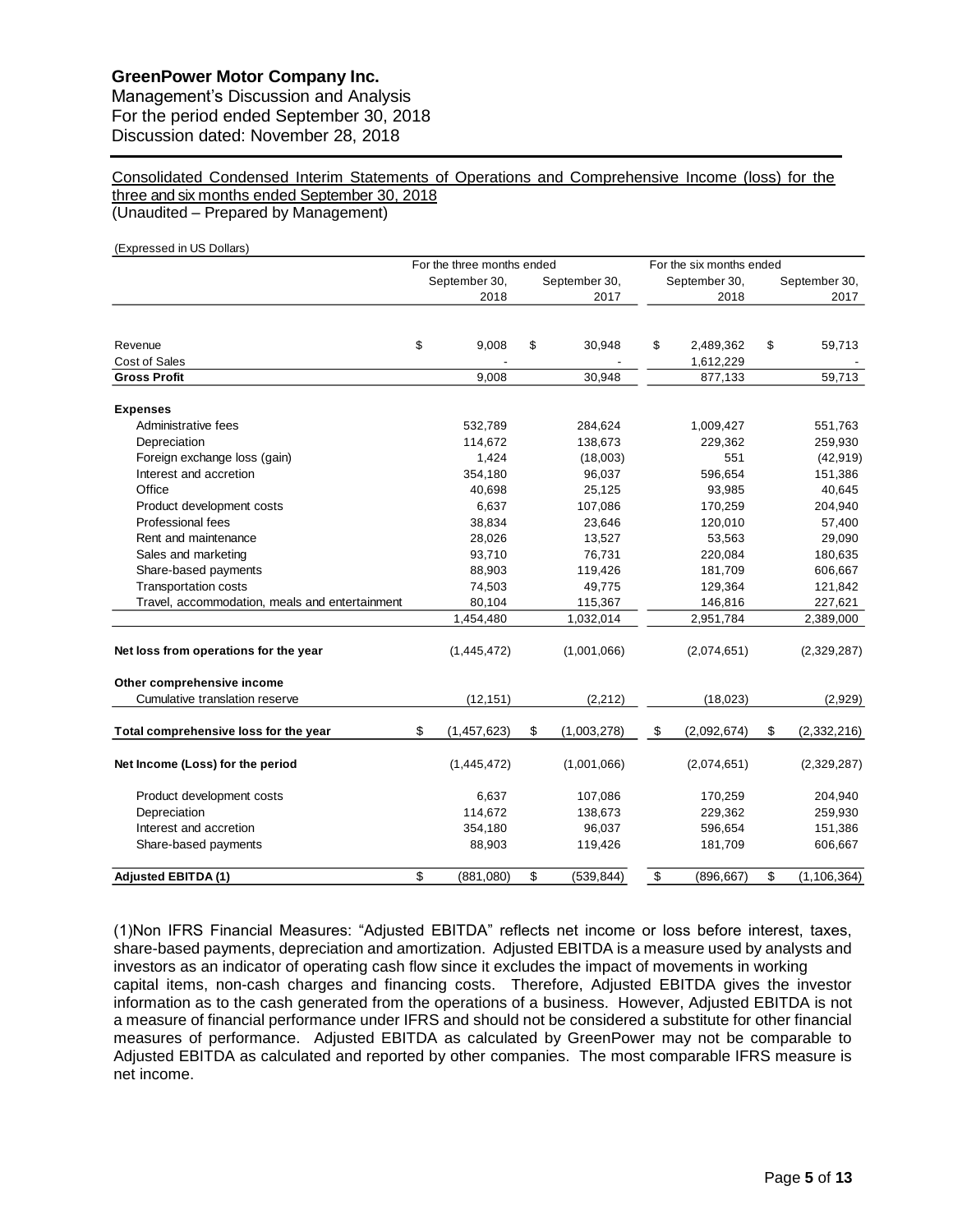Management's Discussion and Analysis For the period ended September 30, 2018 Discussion dated: November 28, 2018

# **Selected Quarterly Information**

A summary of selected information for each of the quarters presented below is as follows:

|                                                 | <b>Three Months Ended</b> |              |    |              |  |           |    |              |
|-------------------------------------------------|---------------------------|--------------|----|--------------|--|-----------|----|--------------|
|                                                 |                           | September 30 |    | June 30      |  | March 31, |    | December 31, |
|                                                 |                           | 2018         |    | 2018         |  | 2018      |    | 2017         |
| Financial results                               |                           |              |    |              |  |           |    |              |
| Revenues                                        | \$                        | 9,008        | \$ | 2,480,412 \$ |  | 3,435,990 | S. | 20,453       |
| Net income (loss) for the period                |                           | (1,445,472)  |    | (629, 179)   |  | 665,059   |    | (1,081,095)  |
| Basic and diluted loss per share <sup>(1)</sup> |                           | (0.02)       |    | (0.01)       |  | 0.01      |    | (0.01)       |
| Balance sheet data                              |                           |              |    |              |  |           |    |              |
| Working capital                                 |                           | 824,357      |    | 1,892,871    |  | 2,180,184 |    | 2,056,090    |
| Total assets                                    |                           | 11,698,365   |    | 8,814,984    |  | 7,490,466 |    | 6,952,374    |
| Shareholders' equity                            |                           | 1,264,228    |    | 1,662,694    |  | 2,167,745 |    | 1,877,410    |

(1) Based upon the weighted average number of shares issued and outstanding for the period.

|                                                 | Three Months Ended |               |   |             |      |            |              |
|-------------------------------------------------|--------------------|---------------|---|-------------|------|------------|--------------|
|                                                 |                    | September 30, |   | June 30,    |      | March 31,  | December 31, |
|                                                 |                    | 2017          |   | 2017        |      | 2017       | 2016         |
| <b>Financial results</b>                        |                    |               |   |             |      |            |              |
| Revenues                                        | \$                 | 30,948        | S | 28.765      | - \$ | - \$       |              |
| Net loss for the period                         |                    | (1,001,066)   |   | (1,328,221) |      | (888, 792) | (684, 822)   |
| Basic and diluted loss per share <sup>(1)</sup> |                    | (0.01)        |   | (0.01)      |      | (0.01)     | (0.01)       |
| Balance sheet data                              |                    |               |   |             |      |            |              |
| Working capital (deficiency)                    |                    | 1,158,588     |   | 901,578     |      | (111)      | 2,636,798    |
| Total assets                                    |                    | 6,222,668     |   | 5,392,234   |      | 4,519,597  | 5,014,361    |
| Shareholders' equity                            |                    | 1,935,286     |   | 2,174,280   |      | 2,177,227  | 2,841,573    |

(1) Based upon the weighted average number of shared issued and outstanding for the period.

# **Liquidity**

The Company has a Line of Credit with a senior Canadian chartered bank for a maximum amount of US \$2,000,000, bearing interest at the bank's US Base Rate plus 1.5% (September 30, 2018 – 6.75%). The Line of Credit is guaranteed by two of the Directors of the Company. Subsequent to September 30, 2018, the Line of Credit was increased to US \$3,000,000.

At September 30, 2018, the Company had drawn against its line of credit in the amount of \$1,593,246 and had working capital of \$824,357. The Company manages its capital structure and makes adjustments to it, based on available funds to the Company. The Company will continue to rely on additional financings and the sale of its inventory to further its operations and meet its capital requirements to manufacture EV vehicles, complete the Altoona test, initiate construction of the manufacturing facility, and further develop its sales and marketing, engineering, and technical resources.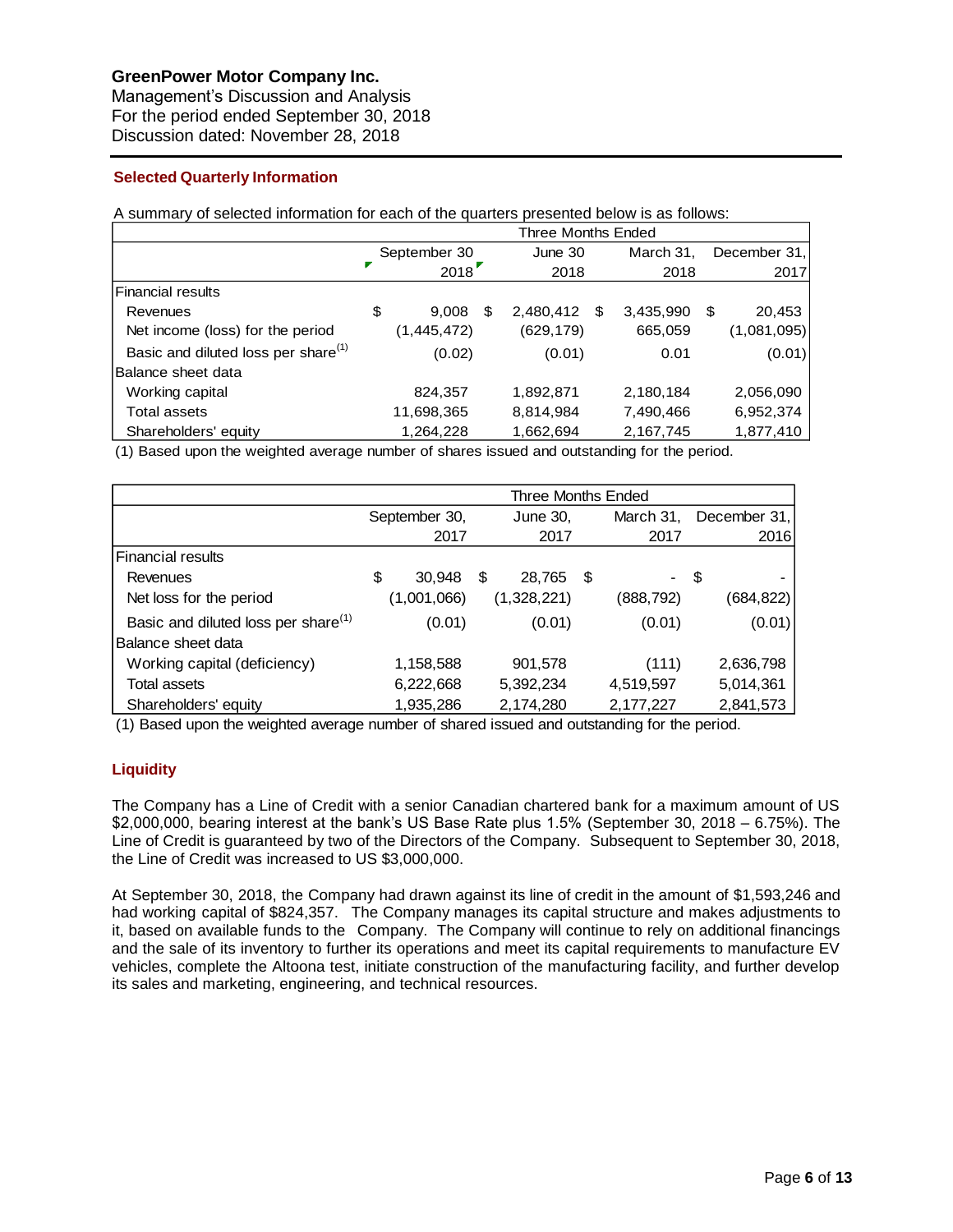# **Capital Resources**

Three month period ended September 30, 2018 and up to the date of this report

Authorized: Unlimited number of common shares without par value Authorized: Unlimited number of preferred shares without par value

The following debentures all with an 8% interest rate and a term of four years were issued during the year ended March 31, 2018:

| <b>Issue Date</b>      | Amount<br>(\$CDN) | Converted<br><b>Amount</b><br>(\$CDN) | Outstanding<br>amount<br>(\$CDN) | Conversion<br><b>Price</b><br>(\$CDN) | <b>Shares</b><br>on<br><b>Conversion</b> |
|------------------------|-------------------|---------------------------------------|----------------------------------|---------------------------------------|------------------------------------------|
| May 17, 2017           | 1,900,000         |                                       | 1,900,000                        | 0.65                                  | 2,923,077                                |
| May 31, 2017           | 250,000           |                                       | 250,000                          | 0.65                                  | 384,615                                  |
| September 25,<br>2017  | 1,476,000         |                                       | 1,476,000                        | 0.40                                  | 3,690,000                                |
| October<br>16,<br>2017 | 2,220,000         | 100,000                               | 2,120,000                        | 0.40                                  | 5,300,000                                |

On May 4, 2018, the Company granted:

- 500,000 options to directors with an exercise price of CDN\$0.50 per share which vest 25% after 4 months and then 25% after years 1, 2 & 3, and with a term of five years.
- 130,000 options to a consultant and employees with an exercise price of CDN\$0.50 per share which vest 25% after 4 months and then 25% after years 1, 2 & 3, and with a term of five years.

# **Investing Activities**

#### For the three month period ended September 30, 2018

See the Operations and Capital Resources sections above for a summary of the Company activities during the three month period ended September 30, 2018.

# **Off-Balance Sheet Arrangements**

As of the date of this filing, the Company does not have any off-balance sheet arrangements that have, or are reasonably likely to have, a current or future effect on the results of operations or financial condition of the Company including, without limitation, such considerations as liquidity and capital resources that have not previously been discussed.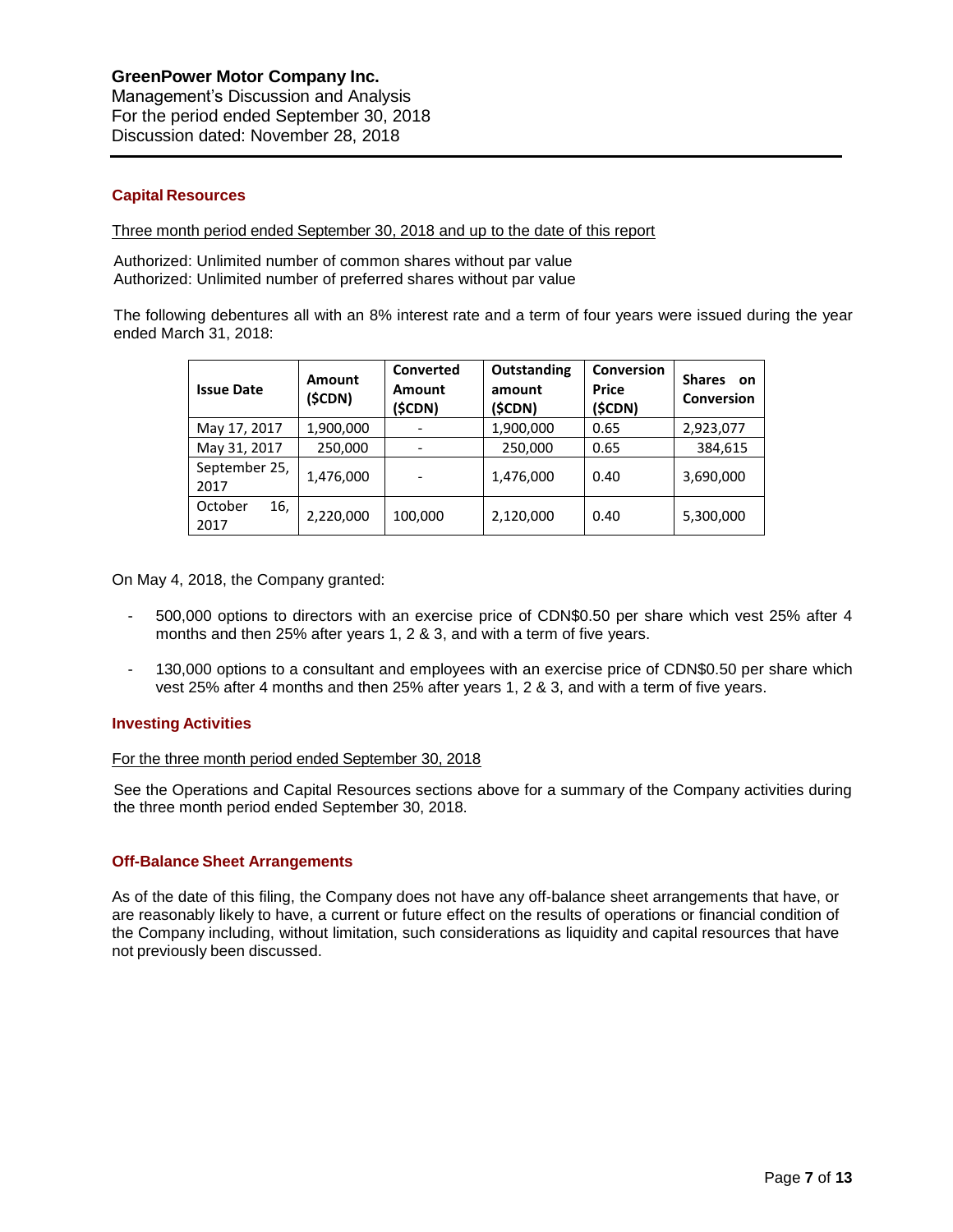Management's Discussion and Analysis For the period ended September 30, 2018 Discussion dated: November 28, 2018

# **Related Party Transactions**

A summary of compensation for directors, officers and key management personnel is as follows:

|                                               | <b>Six Months Ended</b>   |         |                           |         |  |
|-----------------------------------------------|---------------------------|---------|---------------------------|---------|--|
|                                               | <b>September 30, 2018</b> |         | <b>September 30, 2017</b> |         |  |
| Salaries, benefits and consulting fees<br>(1) | \$.                       | 312,203 | S                         | 244,078 |  |
| Accommodation (2)                             |                           |         |                           | 47,197  |  |
| Truck and trailer rentals (3)                 |                           | 73,250  |                           | 80.154  |  |
| Options (4)                                   |                           | 122.514 |                           | 488,354 |  |
| Total                                         | S                         | 507.967 | S                         | 859,783 |  |

- 1) Salaries and benefits and consulting fees incurred with directors and officers are included in Administrative fees on the Consolidated Condensed Interim Statements of Operations.
- 2) Accommodation expense paid to Stage Coach Landing, Inc., a company that the Chairman of GreenPower is an officer and director. These costs are expensed on the Consolidated Condensed Interim Statements of Operations.
- 3) Truck and trailer rental fees paid to Maple Leaf Equipment Aircraft and Recovery Inc., a company that the Chairman of GreenPower is an officer and director. These costs are included in Transportation costs on the Consolidated Condensed Interim Statements of Operations.
- 4) Amounts recognized for related party stock-based compensation are included in Share-based payments on the Consolidated condensed interim Statements of Operations.

Accounts payable and accrued liabilities at September 30, 2018, included \$13,460 (March 31, 2018 - \$57,755) owed to officers, directors, companies controlled by directors and officers, and shareholders, which is noninterest bearing, unsecured and has no fixed terms of repayment.

During the six month period ended September 30, 2018, a company beneficially owned by the Chairman of the Company loaned the Company US \$100,000 bringing the aggregate balance at September 30, 2018 to CDN \$670,000 and US \$100,000 both at a rate of 10% per annum with no fixed terms of repayment. Subsequent to September 30, 2018, a company beneficially owned by the Chairman loaned CDN \$375,000 (US \$289,000) to the Company pursuant to a Promissory Note.

During the period ended September 30, 2018, there were US \$70,000 (March 31, 2018 - \$38,034) of shareholder loan repayments.

Loans payable to related parties of \$891,563 at September 30, 2018 (March 31, 2018 - \$756,261) includes the CDN \$670,000 and US \$100,000 loans with terms described above and other loans payable to directors and officers, companies controlled by directors and officers, and shareholders of the Company, which are unsecured and have no fixed terms of repayment.

The outstanding balance of unconverted convertible debentures at September 30, 2018 (Note 10), includes CDN\$3,255,000 owed to directors and companies controlled by directors.

These transactions were measured at the exchange amount, which is the amount agreed upon by the transacting parties.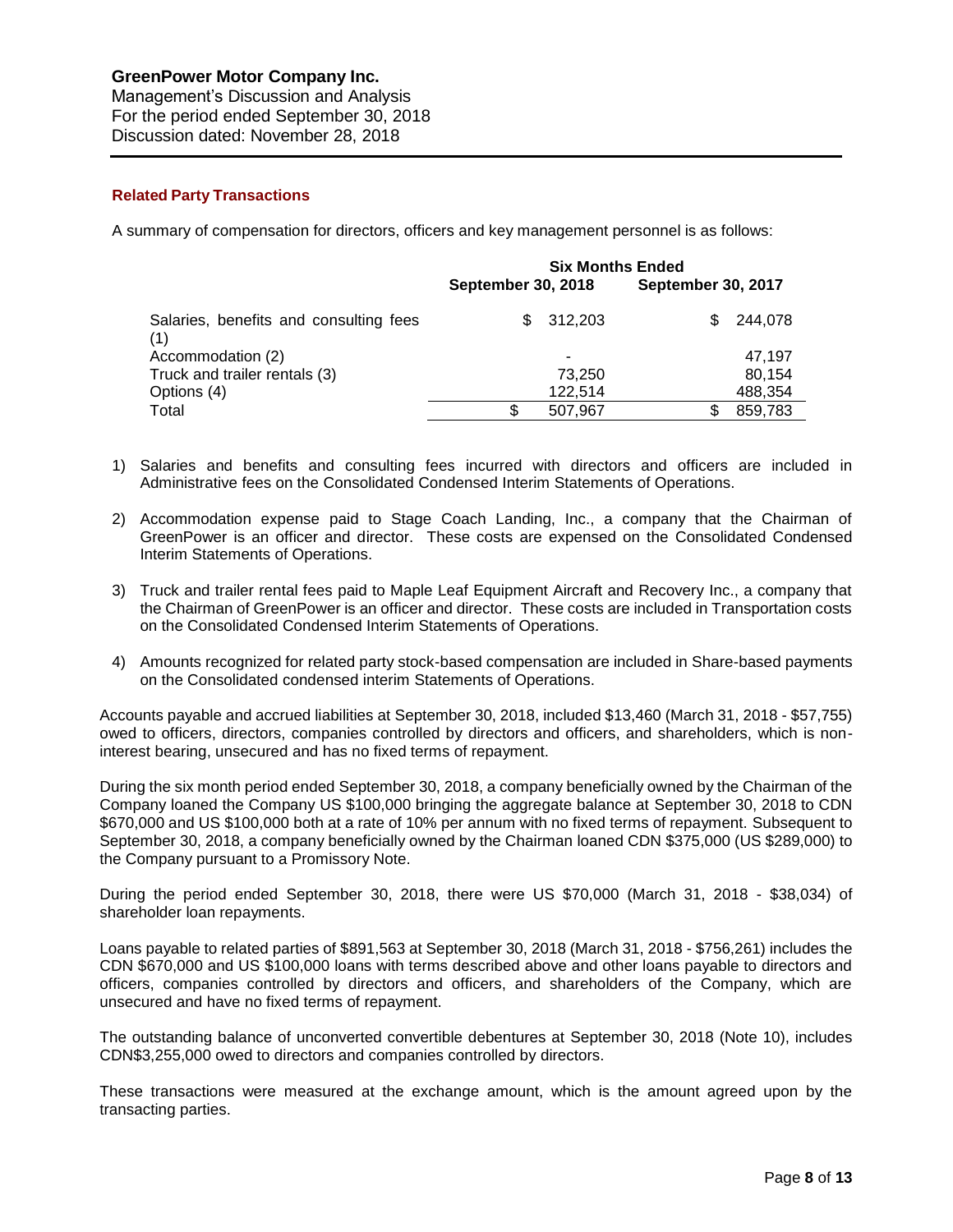### **Critical Accounting Estimates**

The preparation of the financial statements in conformity with IFRS requires management to make estimates and assumptions that affect the reported amounts of assets and liabilities at the date of the financial statements and reported amounts of expenses during the reporting period. Actual outcomes could differ from these estimates.

The financial statements include estimates which, by their nature, are uncertain. The impacts of such estimates are pervasive throughout the financial statements, and may require accounting adjustments based on future occurrences. Revisions to accounting estimates are recognized in the period in which the estimate is revised and the revision affects both current and future periods. Significant assumptions about the future that management has made that could result in a material adjustment to the carrying amounts of assets and liabilities, in the event that actual results differ from assumptions made, relate to, but are not limited to, the following:

- the calculation of the fair value of stock options and warrants issued by the Company
- the determination of the useful life of equipment
- the allocation between debt and equity for the convertible debentures
- the calculation for provision for warranty expense
- the Company's ability to continue as a going concern
- the determination of the discount rate to use to discount the promissory note receivable;
- the determination of categories of financial assets and financial liabilities;
- the determination of the functional currency of each entity within the consolidated Company;

#### **Financial Instruments**

The Company's financial instruments consist of the bank line of credit, receivables, promissory note receivable, accounts payable and accrued liabilities, loans payable, promissory note and convertible debentures. It is management's opinion that the Company is not exposed to significant interest, currency or credit risks arising from these financial instruments.

As at September 30, 2018, the Company had working capital of \$824,357. The Company's continuing operations are dependent upon its ability to raise capital and generate cash flows from operations.

The Company has exposure to the following financial instrument related risks.

#### Credit risk

The Company's exposure to credit risk is on its cash, receivables, and promissory note receivable. The maximum exposure to credit risk is their carrying amounts in the consolidated condensed interim statement of Financial Statements. Cash consists of cash bank balances held in major Canadian and United States financial institutions with a high credit quality and therefore the Company is exposed to minimal risk. The Company assesses the credit risk of its promissory note receivable counterparty on an annual basis and believes it is exposed to minimal credit risk.

#### Liquidity risk

The Company ensures that there is sufficient capital in order to meet short-term business requirements, after taking into account the Company's holdings of cash. The Company's cash is invested in a bank and is available on demand. The Company will continue to rely on additional financings to further its operations and meet its capital requirements.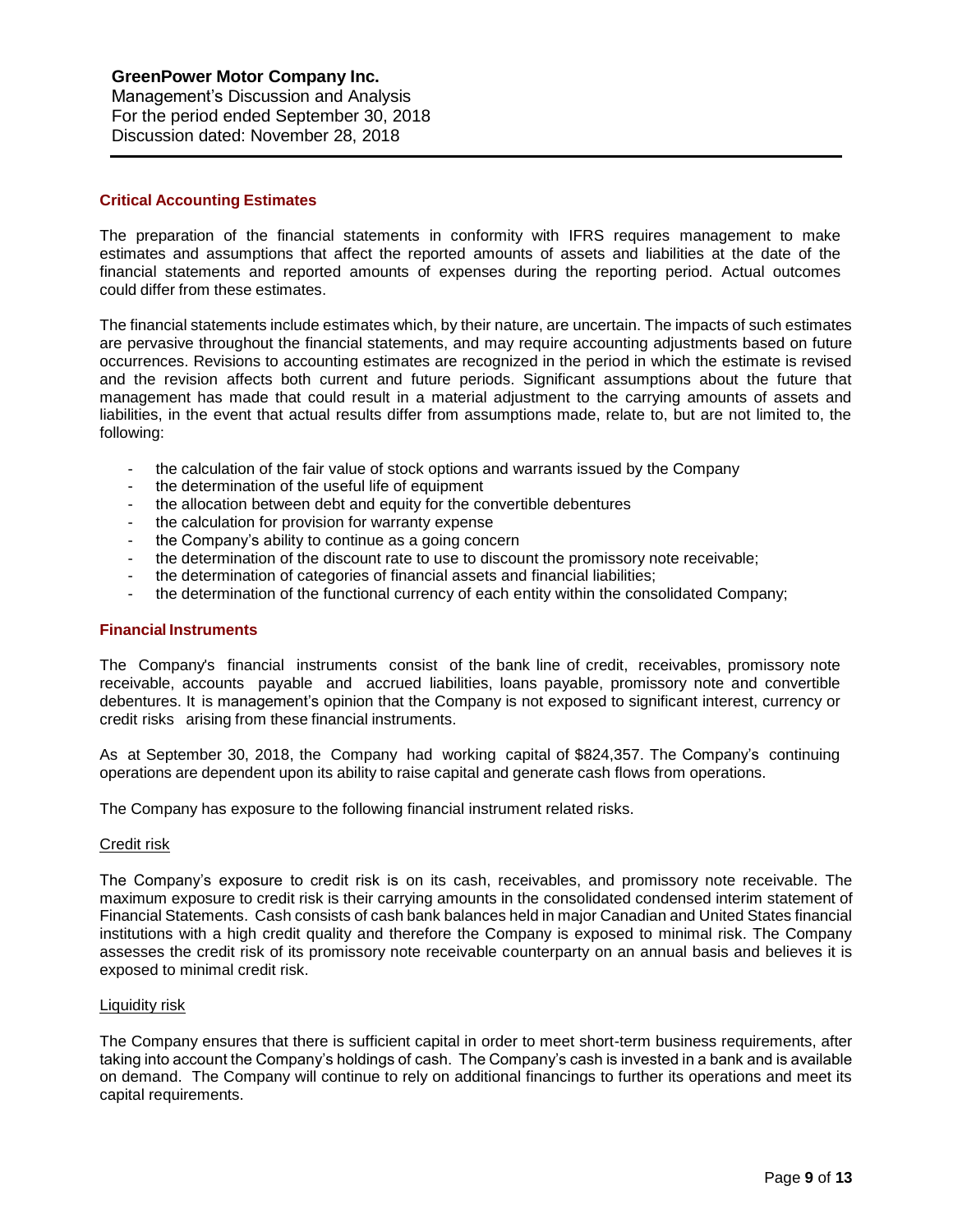Management's Discussion and Analysis For the period ended September 30, 2018 Discussion dated: November 28, 2018

The Company obtained an operating line of credit of US \$2,000,000 from BMO Bank of Montreal to facilitate the manufacturing of customer orders. At September 30, 2018, the line of credit was drawn in the amount of US \$1,593,246. After the reporting period, the line of credit was increased to US \$3,000,000.

### Market risks

Market risk is the risk of loss that may arise from changes in market factors such as interest rates and foreign exchange. The Company believes interest rate risk is not material.

The Company is exposed to foreign exchange risk as it conducts business in both the United States and Canada. Management monitors its foreign currency balances; the Company does not engage in any hedging activities to reduce its foreign currency risk.

At September 30, 2018, the Company was exposed to currency risk through the following monetary assets and liabilities in CDN Dollars.

|                                          | CDN\$         |
|------------------------------------------|---------------|
| GST receivable                           | \$137,500     |
| Promissory note receivable               | \$1,000,000   |
| Accounts payable and accrued liabilities | \$(15,618)    |
| Loans payable to related parties         | \$(670,000)   |
| Convertible debentures                   | \$(4,061,561) |

Based on the net exposure and assuming all other variables remain constant, a 10% change in the appreciation or depreciation of the Canadian dollar relative to the US dollar would result in a change of approximately \$360,968 to other comprehensive income/loss.

# **Capital Management**

The capital structure of the Company consists of cash and equity attributable to the common shareholders, consisting of share capital and deficit.

There has been no change with respect to the overall capital risk management strategy during the three months ended September 30, 2018. The Company is not subject to any externally imposed capital requirement.

# **Outlook**

For the immediate future, the Company intends to:

- facilitate demonstrations of its EV Stars, EV250 and Synapse 72 across the US and Canada
- manufacture and deliver the remaining EV350's for the City of Porterville, six Synapse 72 school buses pursuant to customer orders and all EV Star orders
- conduct the Altoona test
- initiate the construction of the manufacturing facility in Porterville, California
- further develop its sales and marketing, engineering and technical resources.

# **Capitalization and Outstanding Security Data**

The total number of common shares issued and outstanding is 93,507,453 as of the date hereof. There are no preferred shares issued and outstanding.

An incentive stock option plan was established for the benefit of directors, officers, employees and consultants of the Company. As of September 30, 2018, there are 8,232,217 options granted and outstanding. The total number of common share warrants outstanding as of the date hereof is 17,843,148.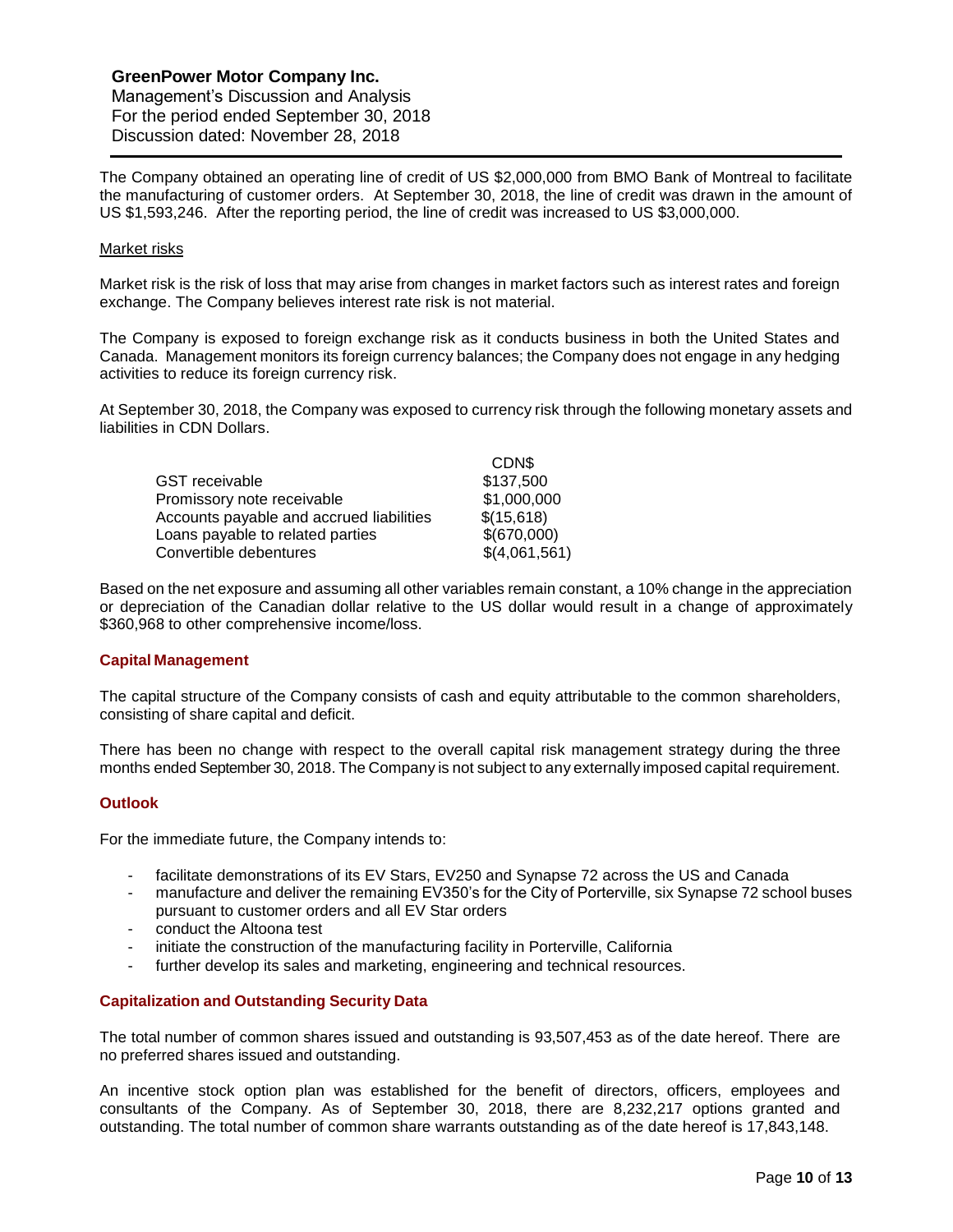### **Disclosure of Internal Controls**

Management has established processes to provide them sufficient knowledge to support representations that they have exercised reasonable diligence that (i) the financial statements do not contain any untrue statement of material fact or omit to state a material fact required to be stated or that is necessary to make a statement not misleading in light of the circumstances under which it is made, as of the date of and for the periods presented by the financial statements, and (ii) the financial statements fairly present in all material respects the financial condition, results of operations and cash flow of the Company, as of the date of and for the periods presented.

In contrast to the certificate required for non-venture issuers under National Instrument 52-109, Certification of Disclosure in Issuers' Annual and Interim Filings ("NI 52-109"), the Venture Issuer Basic Certificate does not include representations relating to the establishment and maintenance of disclosure controls and procedures ("DC&P") and internal control over financial reporting ("ICFR"), as defined in NI 52-109. In particular, the certifying officers filing this certificate are not making any representations relating to the establishment and maintenance of:

(i) controls and other procedures designed to provide reasonable assurance that information required to be disclosed by the issuer in its annual filings, interim filings or other reports filed or submitted under securities legislation is recorded, processed, summarized and reported within the time periods specified in securities legislation; and

(ii) a process to provide reasonable assurance regarding the reliability of financial reporting and the preparation of financial statements for external purposes in accordance with the issuer's GAAP (IFRS).

The issuer's certifying officers are responsible for ensuring that processes are in place to provide them with sufficient knowledge to support the representations they are making in the certificate. Investors should be aware that inherent limitations on the ability of certifying officers of a venture issuer to design and implement on a cost effective basis DC&P and ICFR as defined in NI 52-109 may result in additional risks to the quality, reliability, transparency and timeliness of interim and annual filings and other reports provided under securities legislation.

# **Risk Factors**

Investing in the common shares of the Company involves risk. Prospective investors should carefully consider the risks described below, together with all of the other information included in this MD&A before making an investment decision. If any of the following risks actually occurs, the business, financial condition or results of operations of the Company could be harmed. In such an event, the trading price of the common shares could decline and prospective investors may lose part or all of their investment.

#### No Operating History

The Company has not paid any dividends and may not produce earnings or pay dividends in the immediate or foreseeable future.

#### Reliance on Management

The Company is relying solely on the past business success of its directors and officers. The success of the Company is dependent upon the efforts and abilities of its directors, officers and employees. The loss of any of its directors, officers or employees could have a material adverse effect upon the business and prospects of the Company.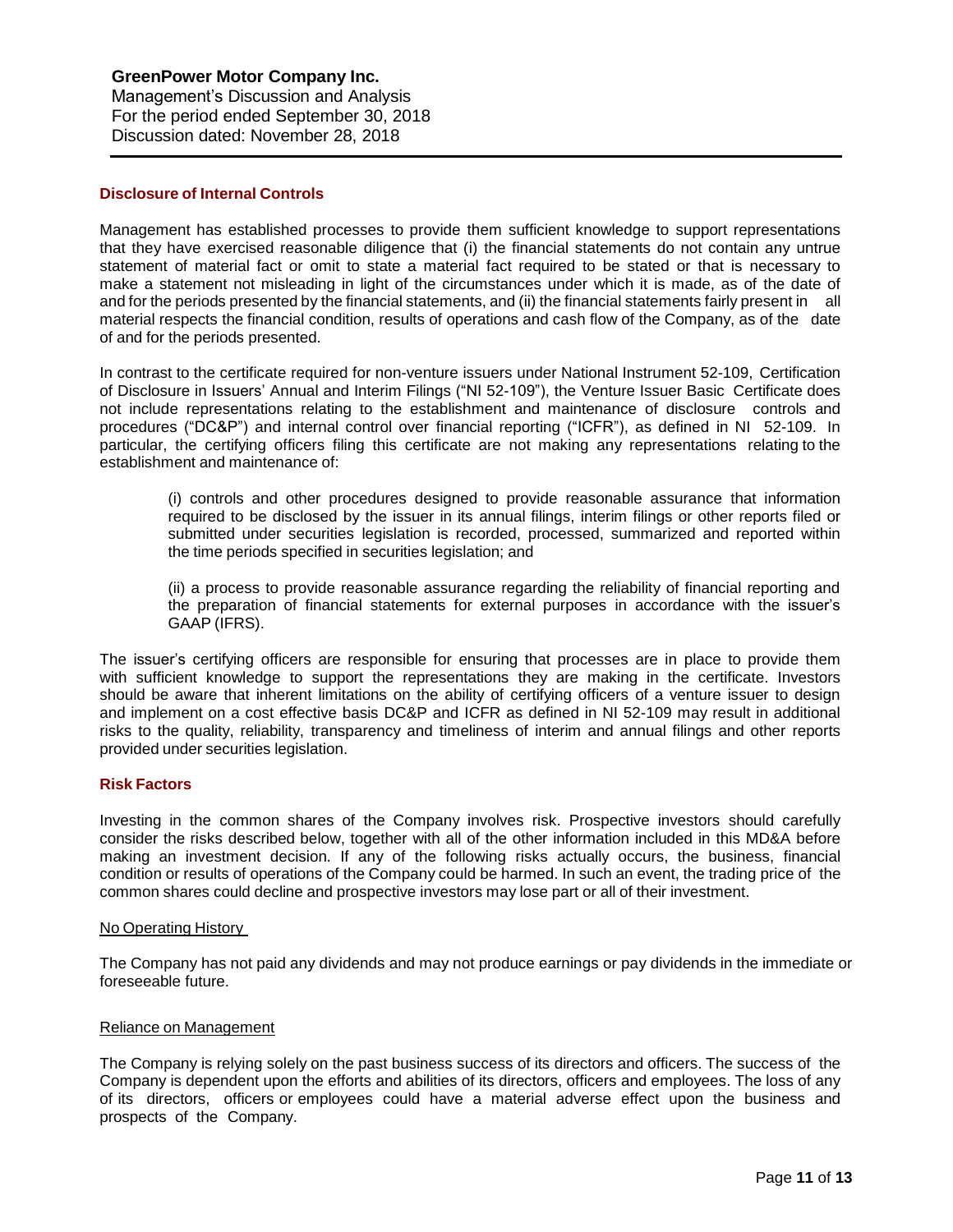### Operational Risk

The Company is exposed to many types of operational risks that affect all companies. Operational risk is the risk of loss resulting from inadequate or failed internal processes, people and/or systems. Operational risk is present in all of the Company's business activities, and incorporates exposure relating to fiduciary breaches, product liability claims, product recalls, regulatory compliance failures, legal disputes, business disruption, technology failures, business integration, damage to physical assets, employee safety, dependence on suppliers, foreign exchange fluctuations, insurance coverage and rising insurance costs. Such risks also include the risk of misconduct, theft or fraud by employees or others, unauthorized transactions by employees, operational or human error or not having sufficient levels or quality of staffing resources to successfully achieve the Company's strategic or operational objectives.

As a result of the acquisition of land in Porterville described in the Investing Activities section, the Company is subject to the risks normally associated with the construction of a manufacturing facility, including, but not limited to, construction delays, natural disasters, labour disputes, cost overruns, insufficient financing and requirements for governmental permits or approvals.

The occurrence of an event caused by an operational risk that is material could have a material adverse effect on the Company's business, financial condition, liquidity and operating results.

### Volatile Operating Results

Our orders with our customers generally require time-consuming customization and specification. We incur significant operating expenses when we are building a bus prior to sale or designing and testing a new bus. If there are delays in the sale of buses to customers, such delays may lead to significant fluctuations in results of operations from quarter to quarter, making it difficult to predict our financial performance on a quarterly basis.

#### Competition in the industry

The Company competes against a number of existing manufacturers of all-electric buses, traditional diesel buses and other buses with various models based on size, purpose or performance features. The Company competes in the non-diesel or alternative fuel segment of this market. There are existing competitors in the various market segments with the potential for future competitors.

#### Provision for Warranty Costs

The Company offers warranties on the transit, charter and school buses it sells. Management estimates the related provision for future warranty claims based on historical warranty claim information as well as recent trends that might suggest past cost information may differ from future claims. Factors that could impact the estimated claim information include the success of the Company's productivity and quality initiatives as well as parts and labour costs. Actual warranty expense will differ from the provisions which are estimated by management based on assumptions

#### Sales and Marketing

Presently, the initial price of the Company's products are higher than a traditional diesel bus. There are some grants and subsidies that are available to offset these higher prices. Sales of Company products may also be impacted by the current market price of diesel fuel, along with the values placed on avoiding other ancillary costs such as noise and vehicle emissions. The Company's products are based on emerging technologies which seek to provide operators and users with vehicles that are all-electric, emission free, and with reduced noise. Any change in these factors could have an impact on the market adoption of the Company's products.

### Current requirements and regulations may change or become more onerous